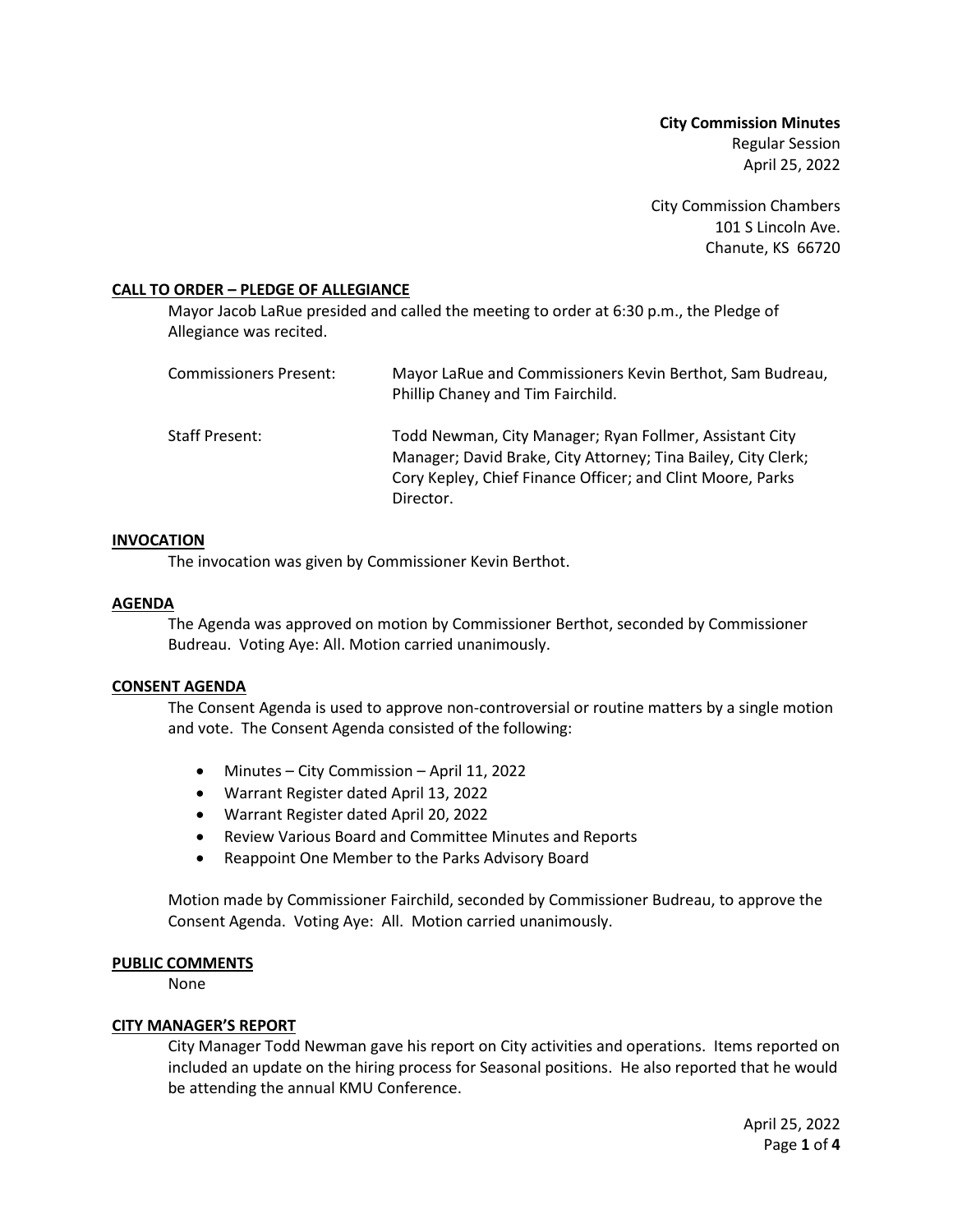### **NEW BUSINESS**

## **AMENDMENT TO THE RECREATION FACILITY LEASE AGREEMENT**

The Parks Advisory Board and Chanute Recreation Commission seeks an amendment to the current Facility Lease Agreement. With the City of Chanute nearing completion on the new ball complex both entities have concerns over the current agreement.

The Parks Advisory Board and the CRC held a Joint Work Session on April 13, 2022 to layout new guidelines under the current agreement. Scheduling conflicts is the major concern as the Parks Advisory Board begins their search for a Sports Director.

General discussion was made. Comments were made by City Manager Todd Newman.

Motion made by Commissioner Fairchild, seconded by Commissioner Berthot, to approve the amendment to the current ball field portion of the Recreation Facility Lease Agreement as presented. Voting Aye: All. Motion carried unanimously.

## **SANTA FE BALL COMPLEX RENTAL AGREEMENT**

The City of Chanute is nearing completion of its baseball/softball complex. With the separation of the Chanute Recreation Commission and the City of Chanute's Parks Department a new rental fee schedule is needed. The Parks Department has provided a new ball complex rental agreement along with a suggested fee schedule for tournaments and games for the four (4) turf fields.

General discussion was made. Comments were made by City Manager Todd Newman and Parks Director Clint Moore.

Motion made by Commissioner Budreau, seconded by Commissioner Berthot, to approve the Santa Fe Ball Complex Rental Agreement and Fee Schedule as presented. Voting Aye: All. Motion carried unanimously.

### **CONSIDER REQUEST TO PURCHASE OSA MARTIN SUBDIVISION LOT**

The City received a proposal from Kathy Stanislaus for the purchase of Osa Martin Subdivision Lot 4, Block 1 in the amount of \$7,000. Traditionally we have been selling available lots for \$7,500 with the exception of one.

In 2013 the Governing Body made a motion to sell multiple lots in Osa Martin for \$7,500. On April 8, 2019 the Governing Body sold a lot for \$6,250. The majority of these lots have been purchased by one consistent builder but the City is starting to receive additional inquiries.

General discussion was made. Comments were made by City Manager Todd Newman and City Attorney David Brake.

Commission consensus was to amend the contract to include reference to the Osa Martin Height Subdivision Declaration of Covenants and approval of the requested purchase price in the amount of \$7,000.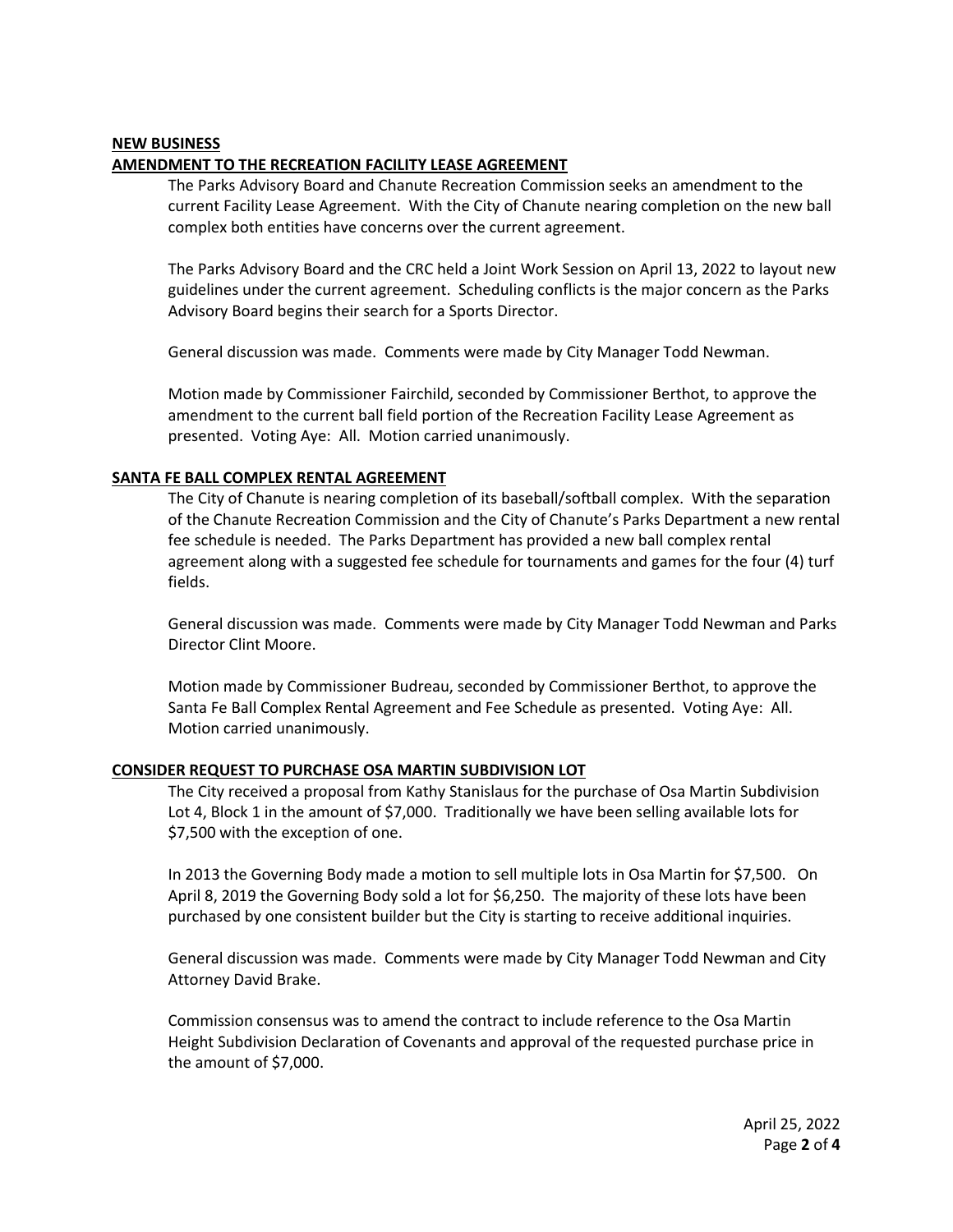Motion made by Commissioner Budreau, seconded by Commissioner Fairchild, to approve the purchase of Osa Martin Subdivision Lot in the amount of \$7,000 and amendment to contract to include reference to the Osa Martin Height Subdivision Declaration of Covenants. Voting Aye: All. Motion carried unanimously.

**PROPERTY RESOLUTION – 210 NORTH FRANKLIN PROPERTY RESOLUTION – 811 NORTH WASHINGTON PROPERTY RESOLUTION – 813 SOUTH STEUBEN #807 PROPERTY RESOLUTION – 16 SOUTH WESTERN PROPERTY RESOLUTION – 317 SOUTH WILSON PROPERTY RESOLUTION – 1008 WEST BEECH PROPERTY RESOLUTION – 1420 SOUTH EVERGREEN PROPERTY RESOLUTION – 1131 NORTH FOREST**

> Motion made by Commissioner Budreau, seconded by Commissioner Berthot, to adopt resolution declaring that the above properties are in violation of Chanute Municipal Codes and authorizing abatement of certain nuisances as presented. Voting Aye: All. Motion carried unanimously.

> The Resolutions were assigned: No. 2022-148, No. 2022-149, No. 2022-150, No. 2022-151, No. 2022-152, No. 2022-153, No. 2022-154, and No. 2022-155.

## **COMMISSION COMMENTS**

Commissioner Fairchild commented on the monthly Revolving Loan Fund (RLF) report.

General discussion was made.

City Attorney David Brake provided a brief summary of the RLF.

Commissioner Fairchild reminded everyone that April 25 – April 30, 2022 is the Annual City Clean-Up & Landfill Week.

Commissioner Budreau commented on the Sports Director position.

Commissioner Chaney commented on free dump week and property resolutions.

Commissioner Chaney thanked City staff for their efforts with City projects and that he is grateful for employees that have knowledge and experience to perform the tasks that are placed before them.

Commissioner Berthot echoed Commissioner Chaney's comments and thanked City staff.

Commissioner LaRue commented on the hiring process and that he is impressed that all seasonal positions have been hired.